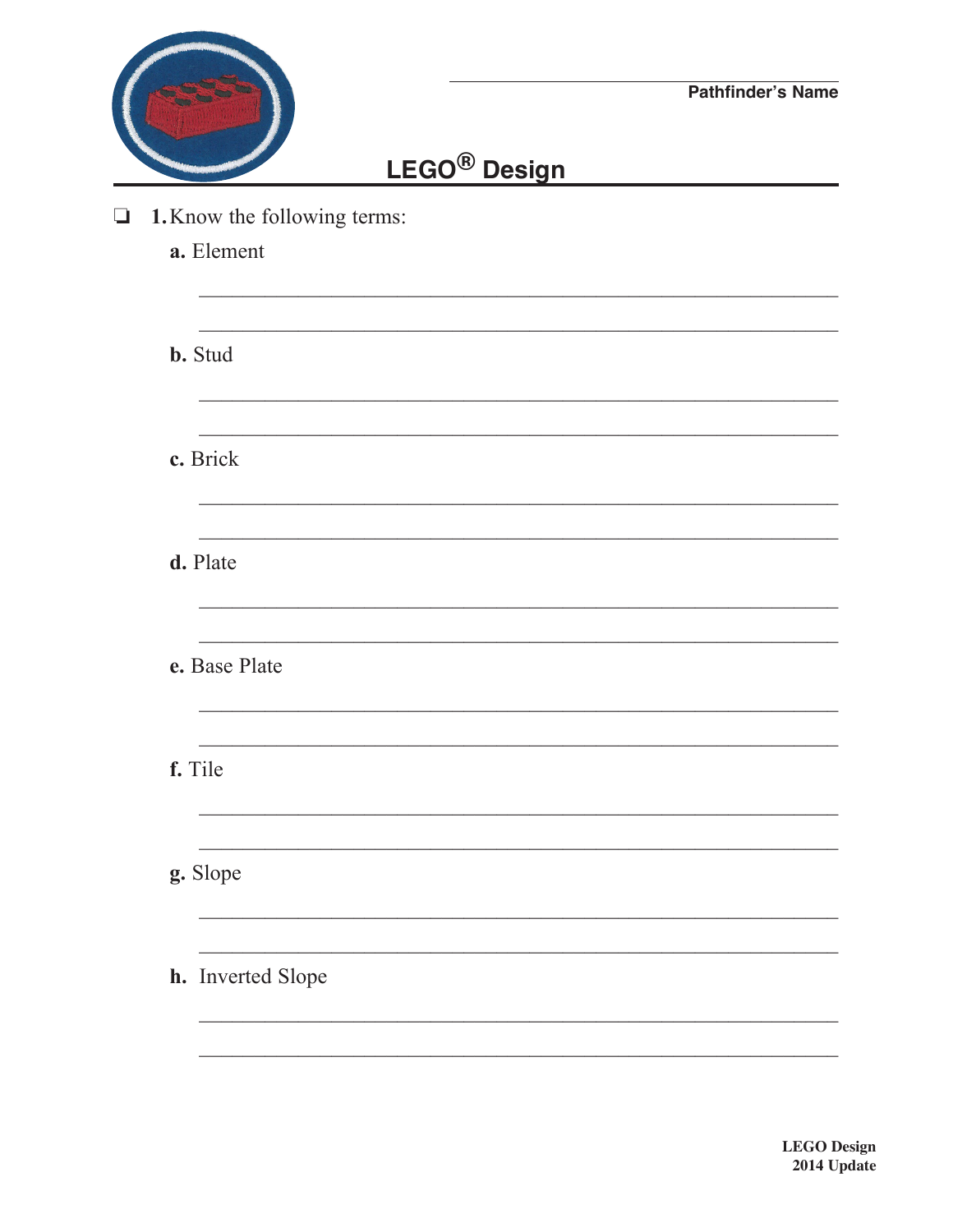| i.             | Hinge                                                                                                                     |
|----------------|---------------------------------------------------------------------------------------------------------------------------|
| $\mathbf{i}$ . | <b>Technic Brick</b>                                                                                                      |
|                | k. Power Functions                                                                                                        |
| $\mathbf{l}$ . | Mini figure                                                                                                               |
|                | m. Studs Not On Top                                                                                                       |
|                | <b>n.</b> My Own Creation                                                                                                 |
|                | <b>o.</b> Axles and Pins                                                                                                  |
|                | 2. Build and/or find examples of following types of scale models:<br><b>a.</b> Micro scale (1 city block equals 32 studs) |
|                | <b>b.</b> Minifigure scale (6 feet or 2 meters, equals roughly 6 studs)                                                   |
|                |                                                                                                                           |
|                | c. Ultimate collector scale (larger than Minifigure Scale and smaller than 1<br>to 1 scale)                               |
|                |                                                                                                                           |
|                | <b>d.</b> 1 to 1 scale (actual size)                                                                                      |
|                |                                                                                                                           |

 $\Box$